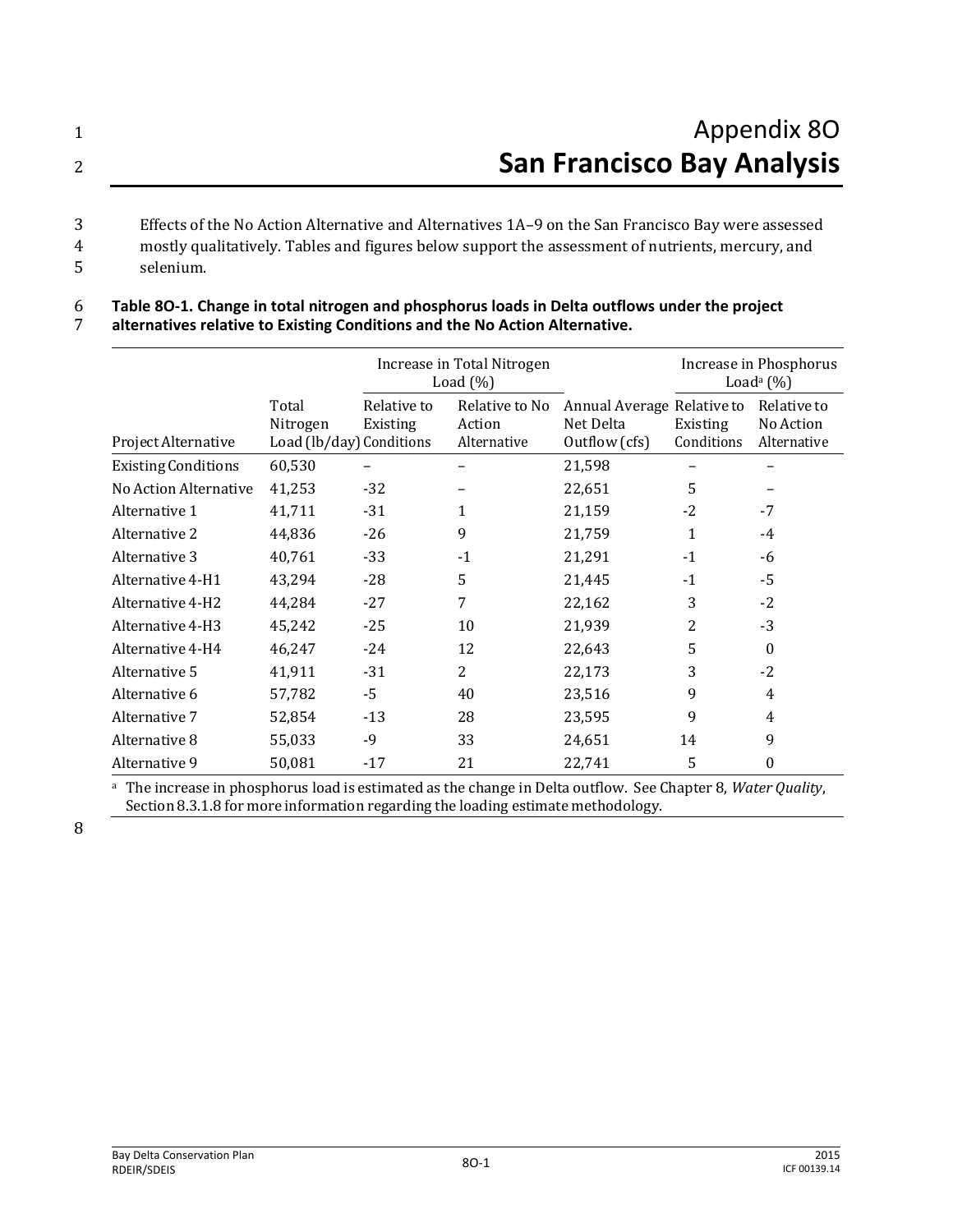1 **Table 8O-2. Estimated long-term average mercury and methylmercury loads exported from the Delta** 

- 2 **to San Francisco Bay and percent change relative to Existing Conditions and the No Action**
- **Alternative.<sup>a</sup>** 3

|                            |       | <b>Total Mercury</b>                              |                                                     |       |                                                   | Total Methylmercury                                 |
|----------------------------|-------|---------------------------------------------------|-----------------------------------------------------|-------|---------------------------------------------------|-----------------------------------------------------|
| Alternative                | kg/yr | % Change<br>Relative to<br>Existing<br>Conditions | % Change<br>Relative to<br>No Action<br>Alternative | kg/yr | % Change<br>Relative to<br>Existing<br>Conditions | % Change<br>Relative to No<br>Action<br>Alternative |
| <b>Existing Conditions</b> | 260   |                                                   |                                                     | 3.58  |                                                   |                                                     |
| No Action Alternative      | 263   | 1                                                 |                                                     | 3.67  | 3                                                 |                                                     |
| Alternative 1              | 260   | $\theta$                                          | $-1$                                                | 3.54  | $-1$                                              | -4                                                  |
| Alternative 2              | 261   | $\theta$                                          | $-1$                                                | 3.65  | 2                                                 | $-1$                                                |
| Alternative 3              | 258   | $-1$                                              | $-2$                                                | 3.54  | $-1$                                              | $-4$                                                |
| Alternative 4-H1           | 261   | $\theta$                                          | $-1$                                                | 3.58  | $\boldsymbol{0}$                                  | $-2$                                                |
| Alternative 4-H2           | 265   | 2                                                 | $\mathbf{1}$                                        | 3.64  | 2                                                 | $-1$                                                |
| Alternative 4-H3           | 262   | 1                                                 | $-1$                                                | 3.66  | $\overline{2}$                                    | 0                                                   |
| Alternative 4-H4           | 265   | $\overline{2}$                                    | $\mathbf{1}$                                        | 3.71  | $\overline{4}$                                    | $\mathbf{1}$                                        |
| Alternative 5              | 263   | 1                                                 | $\theta$                                            | 3.64  | 2                                                 | $-1$                                                |
| Alternative 6              | 272   | 5                                                 | 3                                                   | 3.95  | 10                                                | 7                                                   |
| Alternative 7              | 270   | 4                                                 | 3                                                   | 3.87  | 8                                                 | 5                                                   |
| Alternative 8              | 276   | 6                                                 | 5                                                   | 3.98  | 11                                                | 8                                                   |
| Alternative 9              | 268   | 3                                                 | 2                                                   | 3.72  | 4                                                 | 1                                                   |

<sup>a</sup> Loads estimates accounted for changes in source water fraction and net delta outflows under each alternative. Changes in other sources of mercury and methylmercury to and within Delta could not be quantitatively estimated, thus the load estimates were calculated based on the assumption that these sources remained unchanged under the alternatives.

4